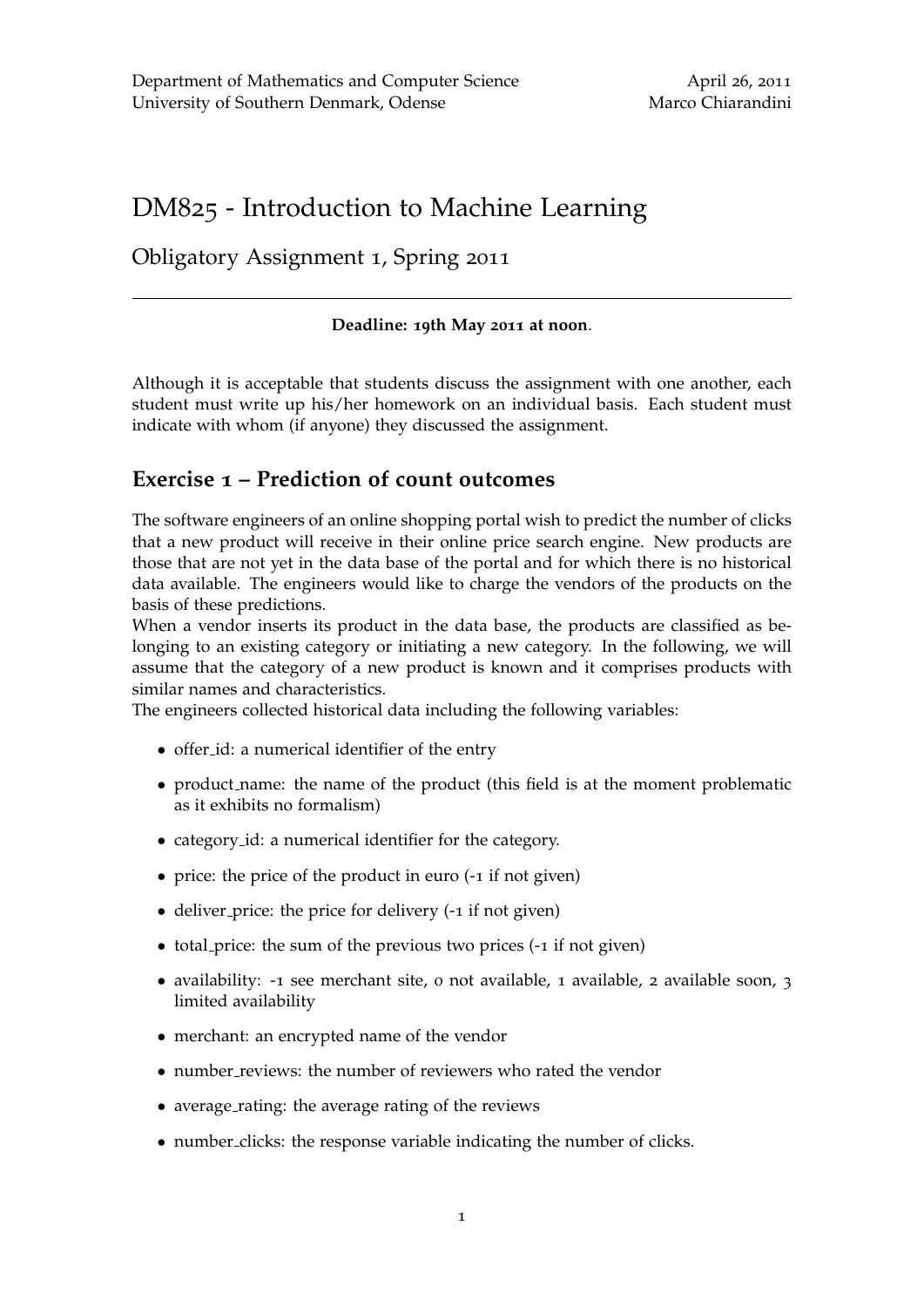The historical data are relative to one single day and the prediction is asked on the same unit of time.

A useful nonlinear regression model when the outcome is a count, with large-count outcomes being rare events, is the Poisson model. The Poisson probability distribution is given by

$$
p(x) = \frac{\lambda^x e^{-\lambda}}{x!} \quad x = 0, 1, 2, \dots
$$

Your tasks:

- (a) The data set is confidential and it has been made available to you from the Black-Board system. Retrieve the data set, load it in R via load("clicks.rda") and examine its content via str(clicks) and head(clicks). You may explore possible relations between variables with the aid of some graphical representation like those in the example of the splom function of the package lattice. Use the obtained insights to preprocess the data and identify a subset of variables to use as predictors. Report the most significant insights eventually also with plots.<sup>1</sup>
- (b) Write the Poisson distribution in the Exponential family form and indicate the canonical response and the link function.
- (c) Fit a generalized linear regression model to the data. Interpret and assess its results. For the assessment you must choose an appropriate measure to gain a quantitative measure and distinguish training and test data.
- (d) Which other predictive model studied in class can be applied to this task?

### **Exercise 2 – Credit risk assessment**

The Basel II Capital Accord on Banking Supervision imposes that, in order for a bank to adequately compute its capital requirements, a reliable credit risk quantification technique should be applied.

Available are data of 76 small firms that are client of a bank. The sample is rather diversified and distributed across industries and the scenario is relevant in practical terms. Hence, also in this case, the data set is confidential and is available only from the BlackBoard system (package credit-risk.tgz, it includes an R script to load the data). There are annual data between 2001 and 2003, so that the sample period covers three years. For each firm there are 15 indices. The first 8 are financial ratios drawn from the balance sheet. The remaining 7 are credit-position ratios calculated by comparing the credit positions with respect to benchmarks.

The sample firms are split into two groups: the *in bonis* group (firms repaying their loan obligations at the end of the analysing period, for a total of 48 firms) and the *default* group (firms not repaying their loans at the end of the period, 28 firms).

A pre-processing phase is important to understand the type of data at hand, to reveal anomalies and to choose proper representations. Sometimes normalizations and transformations of data are convenient. A relevant problem with the data here is the presence of missing values. Under the hypothesis of missing data at random (MAR) three possible ways to handle missing values here are:

<sup>&</sup>lt;sup>1</sup>Note that for plotting to a graphical device like pdf with the functions from the lattice package, you need to enclose the call of the function in print.